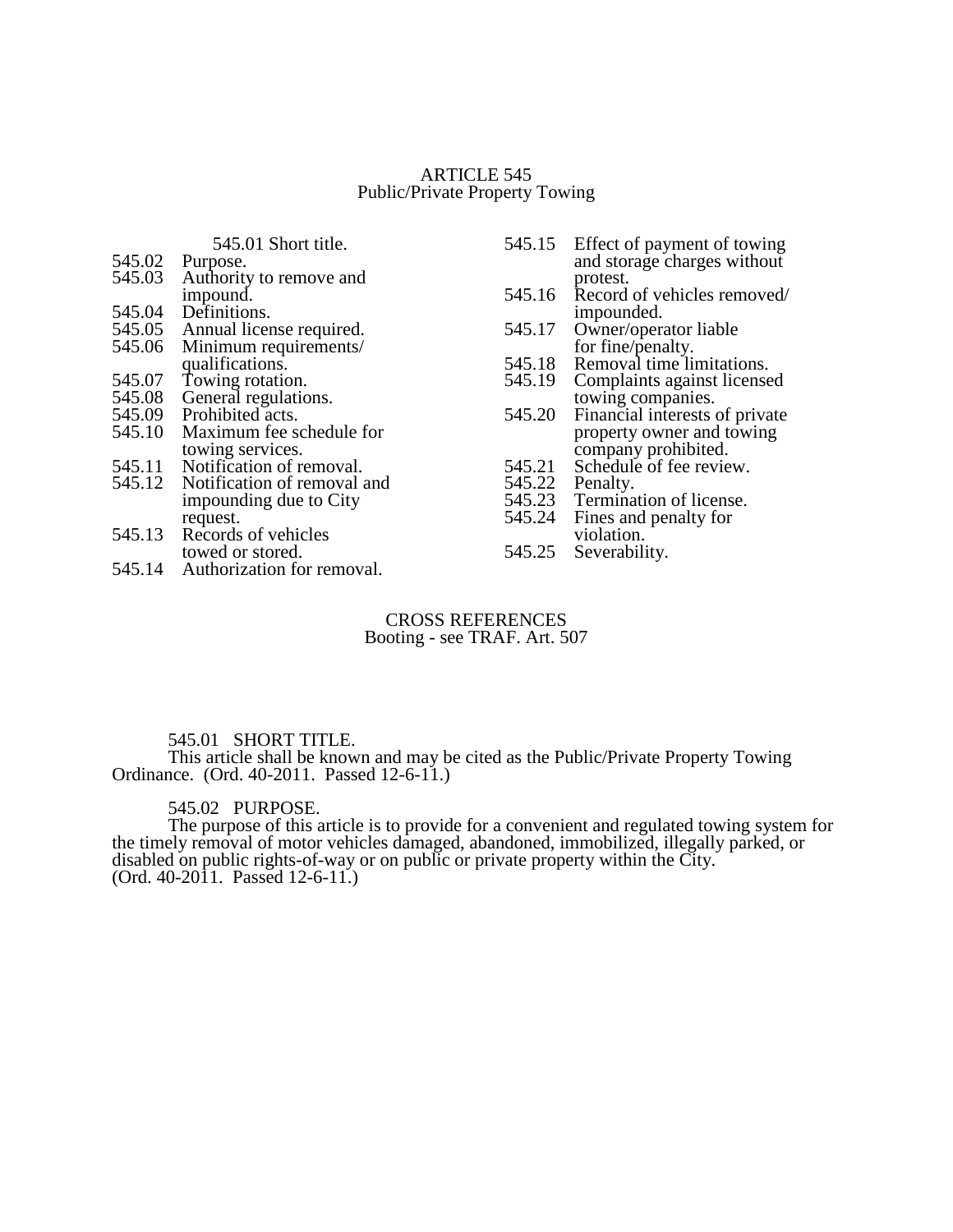#### 545.03 AUTHORITY TO REMOVE AND IMPOUND.

(a) Public Property. Any vehicle parked on any of the highways, public rights-of-way or other public property in the City, which is parked in violation of any provision of the law or of any ordinance of the City, or which has been immobilized in excess of 72 hours in accordance with the provisions of this article, may be removed under the provisions of this article. The Chief of Police, Director of Public Works, City Engineer, Parking Manager, or any officer of the York Police Department is authorized to make the decision whether or not to remove any vehicle. Removal shall be done only by employees of the Municipality or by a licensed towing company. Any vehicle removed shall be impounded in a storage facility, as herein defined, or on property controlled by the City and designated for vehicle impoundment by the City.

(b) Private Property. Any motor vehicle left unattended on private property within the City may be removed under the provisions of this regulation. The decision to remove any such motor vehicle shall be made by either the property owner or upon written authorization as specified in Section 545.14. Removal of such vehicle may be done only by towing services licensed by the City as designated in Section 545.05. Any motor vehicle removed by authority of this article shall be impounded in a storage facility, as herein defined. (Ord. 40-2011. Passed 12-6-11.)

545.04 DEFINITIONS.

(a) **City.** The City of York, County of York, State of Pennsylvania.

(b) **Business.** Business is the physical place/establishment where employees report to work, equipment is stored and dispatched to and from, all company dealings take place, record keeping and daily activity, etc., is performed. For purposes of this article, a business shall have employees at the business address at a minimum of normal business hours, which is defined as 8:00 a.m. to 5:00 p.m., Monday through Friday, exclusive of national holidays.

(c) **Chief of Police.** The Chief of Police of the York Police Department or his/her designee.

(d) **Custodian**. A person having permission from the vehicle owner to exercise care and/or control over a vehicle.

(e) **GVW**. Gross vehicle weight.

(f) **Drop Fee.** Is the fee an individual may pay to have a vehicle returned if it is on or hooked to the tow truck, but the tow truck has not yet left the location where the car was parked. The drop fee is only applicable before the tow truck begins to move the vehicle from the place it was parked.

(g) **Motor Vehicle.** As defined in the Vehicle Code.

(h) **Person.** An individual, firm, partnership, association, employee, corporation, company, or organization of any kind.

**Private Parking Lot.** A non-municipal parking lot open to the public or used for parking without charge, or a non-municipal parking lot used for parking with charge.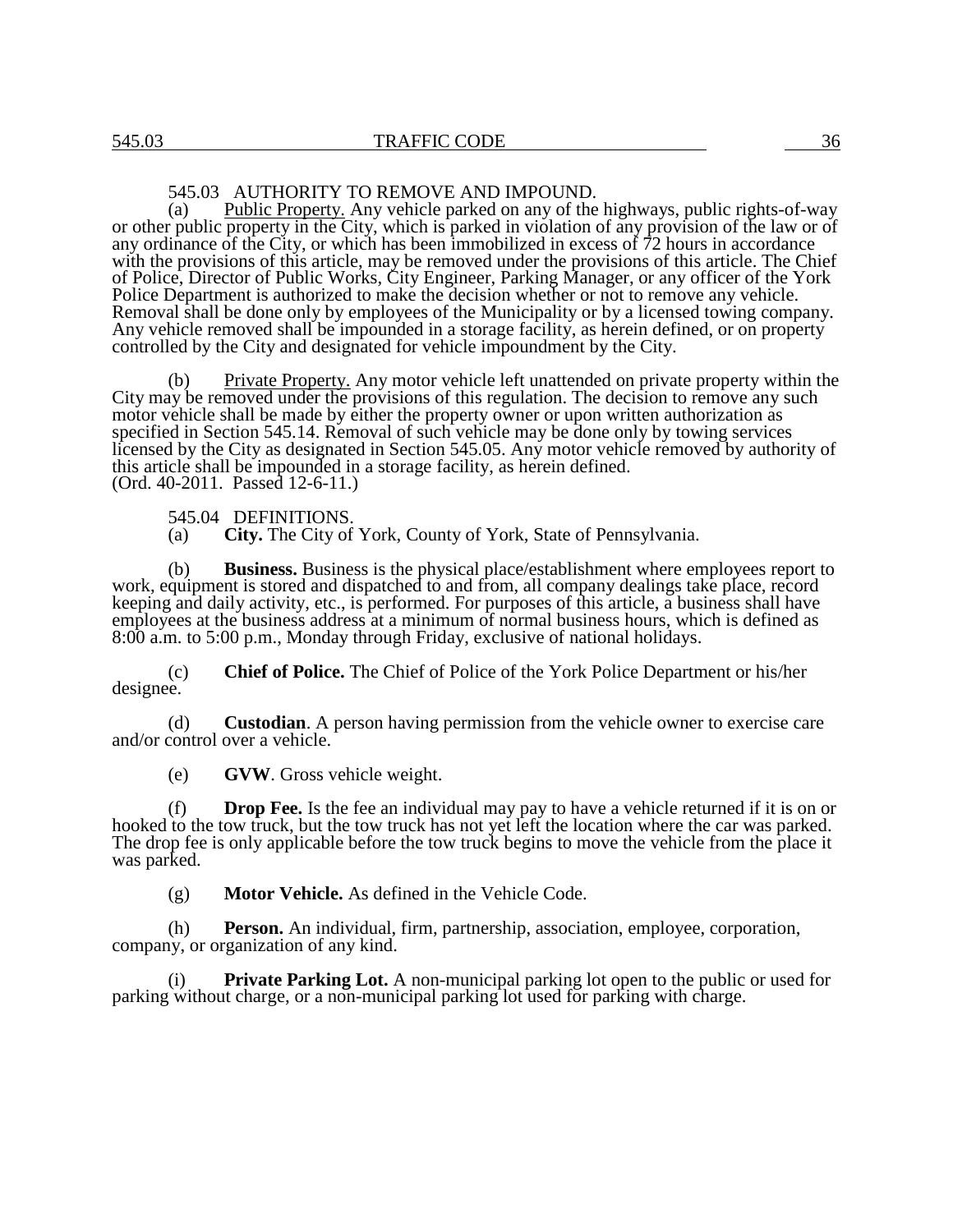(j) **Private Property.** Real property owned by an individual, firm, partnership, association, corporation, company or organization including private parking lots as defined in the Vehicle Code.

(k) **Property Owner.** An individual, firm, partnership, association, corporation, company, organization, or designee representing the owner of the property from which the vehicle is being towed.

(l) **Storage Facility.** A secured area for the storage of towed vehicles.

(m) **Timely Response.** Generally means 20 minutes or less from the time the towing company is requested until the wrecker arrives at the scene. At times there may be circumstances beyond a tower's control that makes it impossible for a towing company to arrive within 20 minutes.

(n) **Towing Rotation List.** The list maintained by the Chief of Police of all towing companies licensed by the City.

(o) **Towing Company**. Any business engaged in the towing, removing, or storing of motor vehicles at the request of the Municipality or private property owners. This includes the towing company owner and its employees and agents.

(p) **Towing Company Owner**. Any person(s) having financial interest in a licensed towing company. This does not include persons who are solely employed by the towing company.

(q) **Vehicle Code.** Title 75 of the Pennsylvania Consolidated Statutes.

(r) **Winching**. When the cable that is attached to a motorized pulley system is unwound and attached to a vehicle to then place that vehicle in such as position that the vehicle may either be driven away or conventionally hooked to a wrecker.

(s) **Wrecker.** A vehicle designed and used for removing and transporting motor vehicles. This term shall also include a rollback truck, tow truck, or other vehicles commonly used to perform towing services. (Ord. 40-2011. Passed 12-6-11.)

545.05 ANNUAL LICENSE REQUIRED.

There are two separate licenses available, a private towing license and a public towing license: The Public Towing License is required for any towing company engaged in the business of towing vehicles at the request of the City from highways, public rights-of-way or other public property in the City shall be licensed annually in accordance with the provisions of this section. The Private Towing License is required for any towing company engaged in the business of towing vehicles from private property in the City and shall be licensed annually in accordance with the provisions of this section.

(a) Application for License. Applications for license shall be submitted to the Chief of Police upon forms prepared and made available by the City. The application form(s) shall be properly completed, signed and accompanied by the application and license fee. The Chief of Police shall review and inspect the required storage facility and towing equipment and all applications for compliance with the terms of this article and other applicable regulations.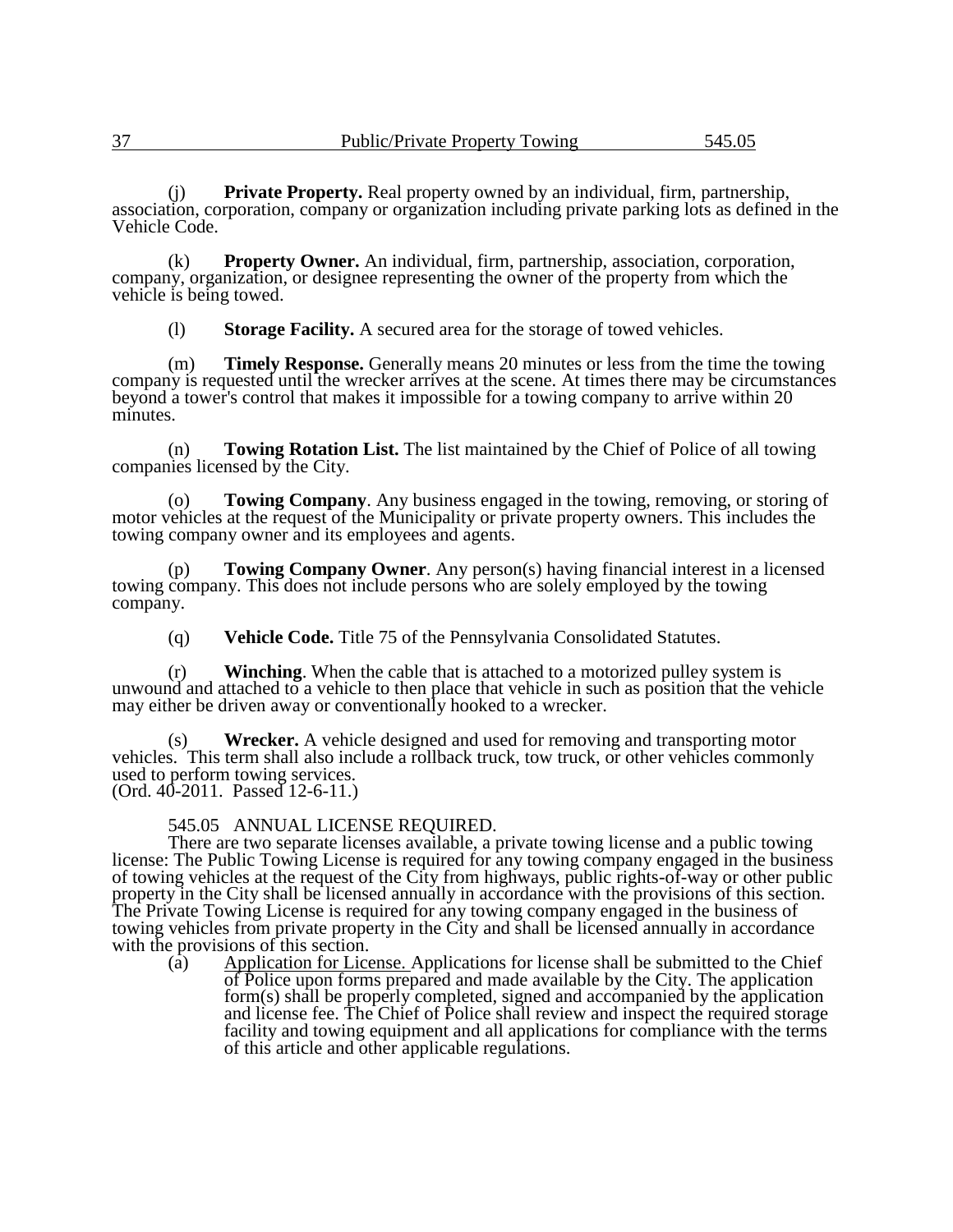- (b) Issuance of License(s). A private and/or public towing license shall be issued only to towing companies that comply with the provisions of this article.
- (c) License Fee. The license fee under this article for the original application shall be \$750.00 for the public towing license and \$750.00 for the private towing license. These are nonrefundable application fees.
- (d) Multiple Licenses. The application fee for a second license for any towing company currently licensed (either public or private) at the time of original application shall be \$200.00.
- (e) License Renewal. All licenses, except those terminated for just cause as provided herein, are subject to an annual renewal fee of \$400.00 for a single license and \$700.00 for both a public and private license. This renewal fee shall be paid within the first quarter of each calendar year. (Ord. 40-2011. Passed 12-6-11.)

#### 545.06 MINIMUM REQUIREMENTS/QUALIFICATIONS.

Towing companies to be licensed under this article to tow vehicles at the request of the City or private landowners shall maintain the following minimum requirements:

- (a) Wreckers and General Equipment.
	- (1) Business and equipment shall be located within the City of York, Pennsylvania.
		- A. Only if the Chief of Police deems there to be a need to allow more tow companies to provide services controlled by this article shall a tow company whose business is located outside the City of York be allowed to be licensed under this article.
	- (2) All wreckers shall be clearly marked with the towing company's name and telephone number marked on each side of the vehicle.
	- (3) Wreckers shall be maintained in safe mechanical condition and must display current state inspection and registration.
	- (4) Towing Equipment Required. One wrecker with, at a minimum, the following equipment or specifications:
		- A. 10,000 pound or greater GVW chassis truck;<br>B. Rear wheel lift with either an integrated or se
		- B. Rear wheel lift with either an integrated or separate boom;<br>C. 8,000 pound winching capability;
		- C. 8,000 pound winching capability;<br>D. Recovery chain:
		- Recovery chain;
		- E. Jumpstart capability;<br>F. Dolly wheels:
		- F. Dolly wheels;<br>G. One or two rot
		- One or two rotating amber overhead lights visible from 360 degrees;
		- H. Clean-up equipment and oil dry or similar approved material; the ability to communicate immediately with the towing company's dispatcher; and
			- Any other equipment to properly tow vehicles.
	- (5) One roll back vehicle (required for public property towing license).
	- (6) Wrecker(s) and required towing equipment shall be owned or leased by the towing company.
	- (7) A wrecker used by a City licensed towing company shall not be used or operated by any other towing company under this article unless authorized to do so by the Chief of Police.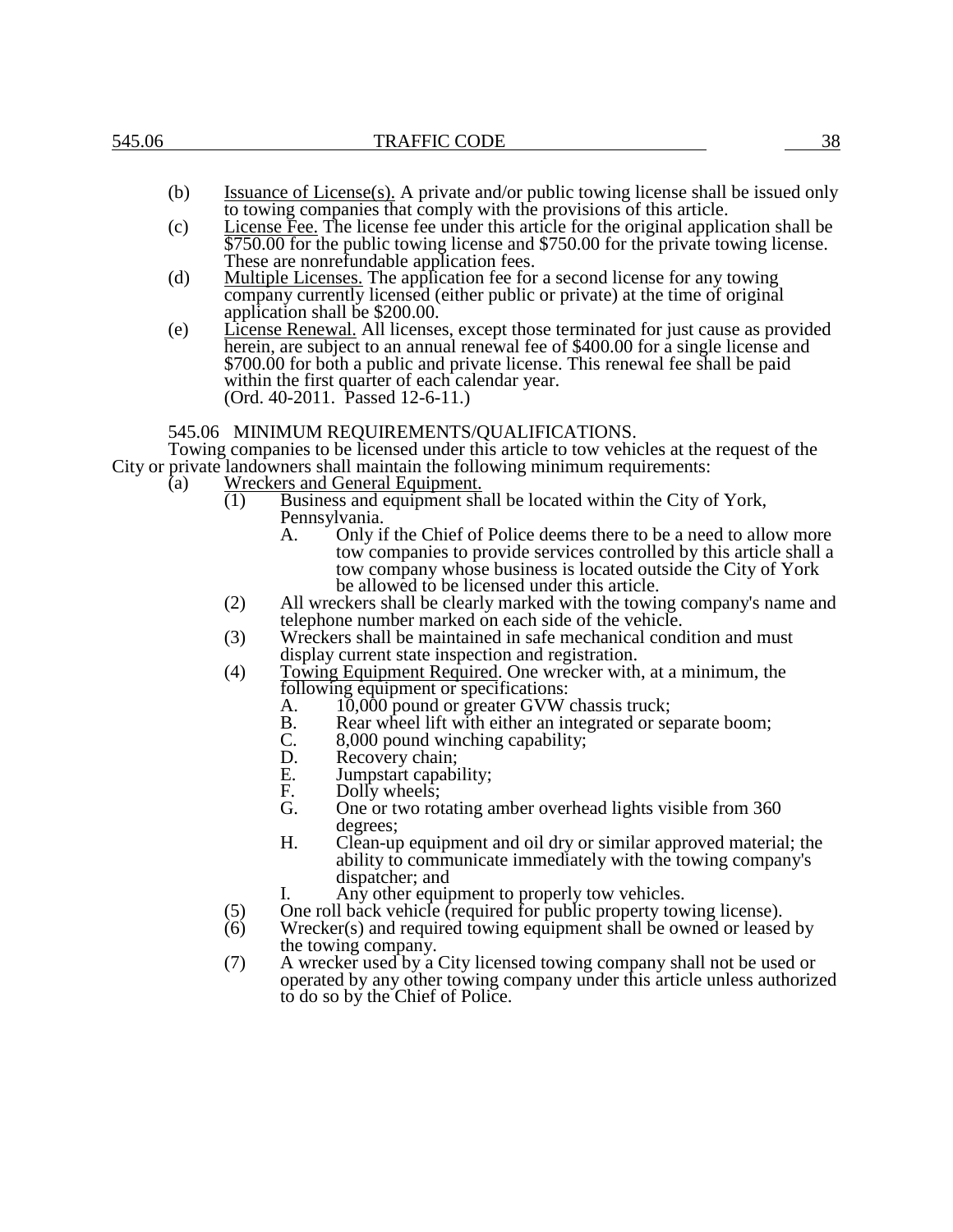# (b) Storage Facilities.

- (1) All storage facilities used for impoundment of vehicles towed at the request of the City/private property owner shall be located within the City of York, Pennsylvania.
- (2) The storage facility shall be owned or leased by the towing company owner.
- (3) The storage facility shall comply with zoning regulations applicable in the jurisdiction where the facility is located.
- (4) The storage facility shall be, at a minimum, enclosed by a secured fence or building. When enclosed by a fence, the fence shall be a minimum of 6 feet in height and made of a sturdy material such as a chain link, wooden slats, or other approved material. All gates shall be secured with locks or other security mechanisms to reasonably prevent entry by unauthorized persons.
- (5) The lot shall be reasonably well lit to provide ability for towers/customers to inspect, release, pick up vehicles, and to provide a safer environment during hours of darkness.
- (6) The towing company owner is responsible for the security of the stored vehicles.
- (7) The towing company owner shall establish a system convenient to the vehicle owner to provide for release of towed vehicles from the storage facility 24 hours a day, daily.
- (8) Release of towed vehicles under the private towing license shall be completed within a 2-hour time period following receipt of the request to release the towed vehicle.
- (9) Release of personal property from a towed vehicle that is not attached to the vehicle shall be made within a 2-hour time period following receipt of the request to return the property. Except as provided in Section  $545.10(a)(3)$ , no fee shall be charged for the return of personal property from a towed vehicle that is not attached to the vehicle.
- (c) Advertising: Towing companies must be listed in the York classified section of the current published telephone directory. This listing must, at minimum, include the company name, business address, and a business telephone number that is personally answered 24 hours per day.
- (d) Insurance.
	- $(1)$  Towing companies shall be required to carry insurance at the minimum policy limits as follows:<br>A. Automobile liabi
		- Automobile liability insurance in an amount not less than \$1,000,000.00, combined single limits.
		- B. Workers' compensation insurance, as required by Statute.<br>C. Garage keeper's liability insurance in an amount not less t
		- Garage keeper's liability insurance in an amount not less than \$50,000.00 per location.
		- D. Garage liability insurance in an amount not less than \$500,000.00 combined single limit.
		- E. Miscellaneous coverage to provide complete protection to the City against any and all risks of loss or liability including comprehensive General Liability.
		- F. Collision coverage for vehicles in tow.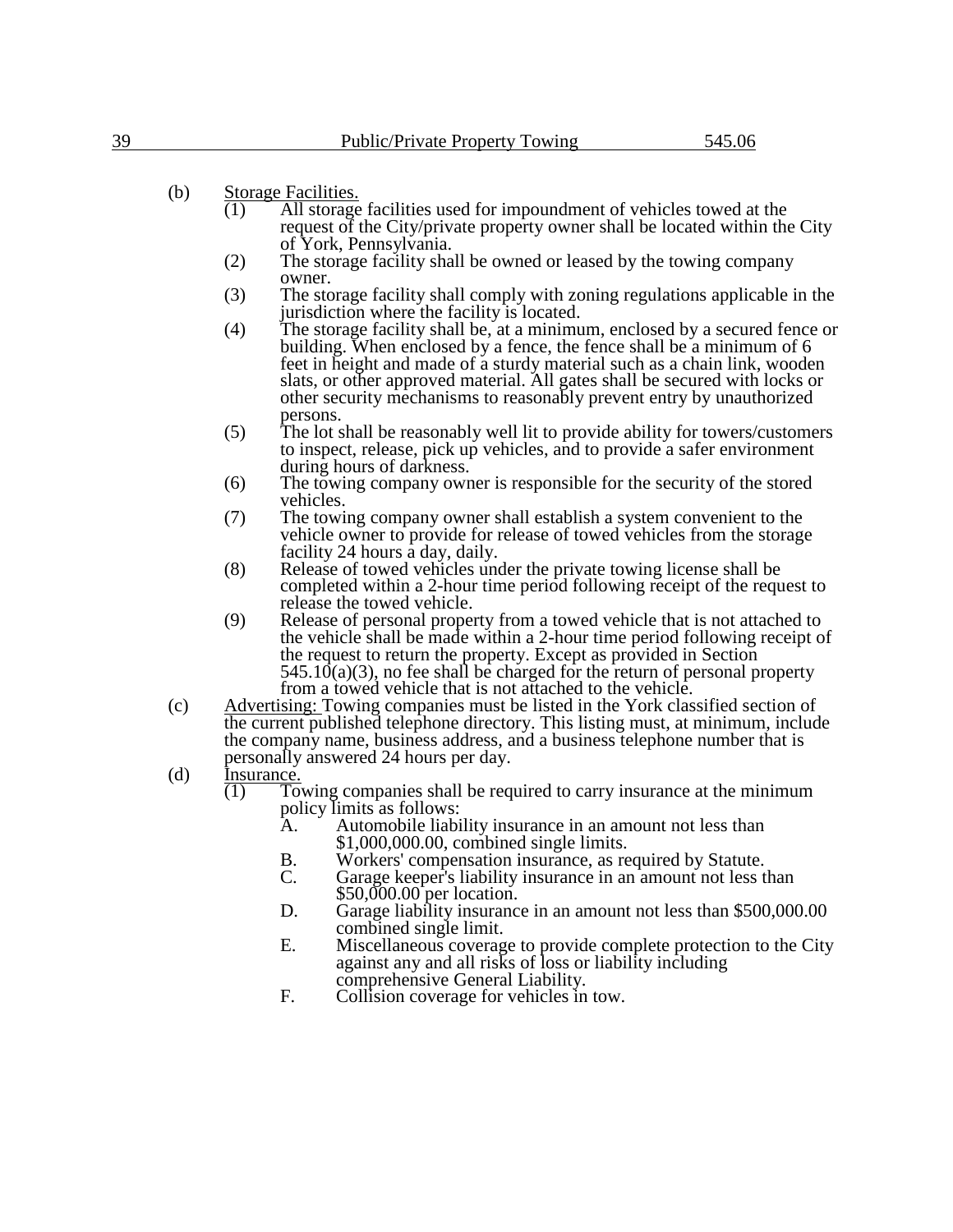- (2) The City shall be listed as an additional insured party on all policies and such policies shall contain a provision requiring notification to the City prior to any policy revision or termination. A copy of the policy shall be provided to the Chief of Police.
- (e) Criminal Record. No towing company owner shall have any misdemeanor and/or felony criminal convictions for criminal violations that would be inconsistent with providing professional towing service. Specifically, no towing company shall have such conviction(s) for the following violations of the Pennsylvania Crimes Code:

Chapter 25 Criminal Homicide Chapter 29 Kidnapping Chapter 31 Sexual Offenses Section 3502 Burglary Section 3921 Theft by Unlawful Taking or Disposition Section 3922 Theft by Deception Section 3925 Receiving Stolen Property Section 4101 Forgery Section 4104 Tampering With Records or Identification Section 4107 Deceptive Business Practices Section 4117 Insurance Fraud

(f) Property, Business Privilege, Mercantile, or Municipal Taxes and Fees. No company shall receive a license or license renewal if the company has not paid its property taxes and/ or business privilege and mercantile Taxes or any other municipal fee as required under York City Ordinance. (Ord. 40-2011. Passed 12-6-11.)

### 545.07 TOWING ROTATION.

This section only applies to towing companies holding current public towing licenses, as provided for in this article. The Chief of Police shall maintain the list of licensed towing companies, listed alphabetically, requested by authorized City employees on a rotating basis. "Rotating basis" means the towing company appearing on top of the list shall be requested first to do the tow. Once the towing company on the top of the list is requested, that name shall be placed on the bottom of the list. Thereafter, for each subsequent request, the process shall be repeated. The towing company listed on the top shall be requested and that name then moved to the bottom. When the towing company on the top of the list is called for a towing request and fails to answer the telephone, that company shall be moved to the bottom of the list and the next name on the list will be requested. However, if a towing company is unable to respond to the request because all towing equipment/drivers are handling other towing services, the next towing company on the list will be requested and the unavailable company will remain on the top of the list for the next request. If a towing company on the top of the list is requested but prior to providing the towing services the request is canceled, that towing company shall be placed back on top of the towing rotation list to receive the next request. This rotation may be waived when, in the opinion of a City employee, the immediate removal of a vehicle(s) is critical to public safety, health, or welfare.

(Ord. 40-2011. Passed 12-6-11.)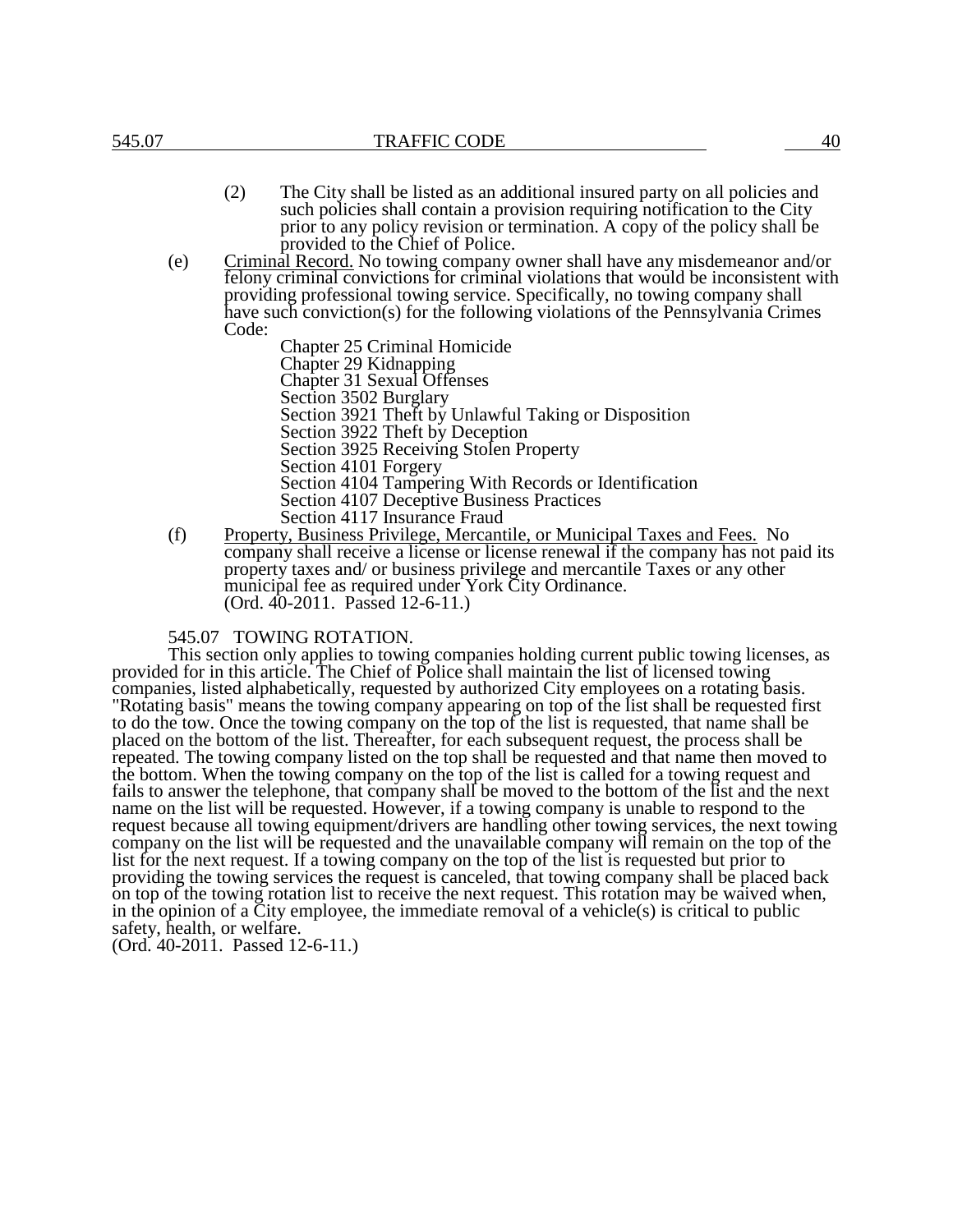## 545.08 GENERAL REGULATIONS.

- (a) (1) Private Property. All vehicles removed, transported or conveyed from private property by a licensed towing company shall be stored at the towing company storage facility unless otherwise authorized by the Police Department.
	- (2) Public Property: All vehicles removed, transported or conveyed at the request of the City, shall be stored at the towing company's storage facility or at property owned or controlled by the City, or to a location specified by the vehicle owner or operator.

(b) Any vehicle remaining at the storage facility more than 90 days may be removed, as permitted by applicable salvor regulations in the Vehicle Code, and with written/faxed permission from the Chief of Police if the vehicle was impounded by the police.

(c) In the case of a Police request of a towing company holding a public towing license, the towing company requested shall respond to the tow location within 20 minutes of the City's request. The City recognizes there are circumstances, such as adverse road conditions, that are beyond the towing company's control that would prohibit them from arriving at the scene of the tow within 20 minutes. In these situations the City may allow additional time for the towing company to respond. Generally, if the towing company fails to respond within 20 minutes after being requested, the next available towing company on the towing rotation may be requested. Nothing in this regulation is intended to permit or encourage the towing company to violate any provisions of the Pennsylvania Motor Vehicle Code or to operate a vehicle in an unsafe manner but is intended to place police requested tows at the highest priority for public safety reasons.

(d) Towing companies shall be available to tow vehicles 24 hours-a-day, 7 days a week. In rare instances when a towing company is not available to tow vehicles for the City, the towing company shall notify the Chief of Police of the circumstances that prohibit them from performing tows and the estimated time they will be unavailable.

(e) All licensed towing companies shall be required to notify the Chief of Police within 24 hours of any modifications to information provided in the towers license application.

(f) All licensed towing companies shall be notified by the City of York of any additions, deletions, modifications, or changes to this article within 7 days of the change.

(g) Towing company owners shall comply with all local, state, and federal laws and regulations and are responsible for insuring that all employees of the towing company adhere to this article.

(h) The City shall not be liable for any towing company's fees for non-City vehicles unless the vehicle is towed to a City facility. All fees for towing services and storage shall be levied against the owner of the vehicle unless it is determined by the City that the vehicle was towed in error, in which case no charges will be assessed against the owner. If the error is that of the towing company, no charges will be assessed. If the error is that of the City, appropriate charges may be assessed against the City.

All fees for towing services and storage shall be levied against the owner of the vehicle unless it is determined by the Chief of Police or the private property owner from which the vehicle was towed or the towing company that the vehicle was towed in error, in which case no charge will be assessed.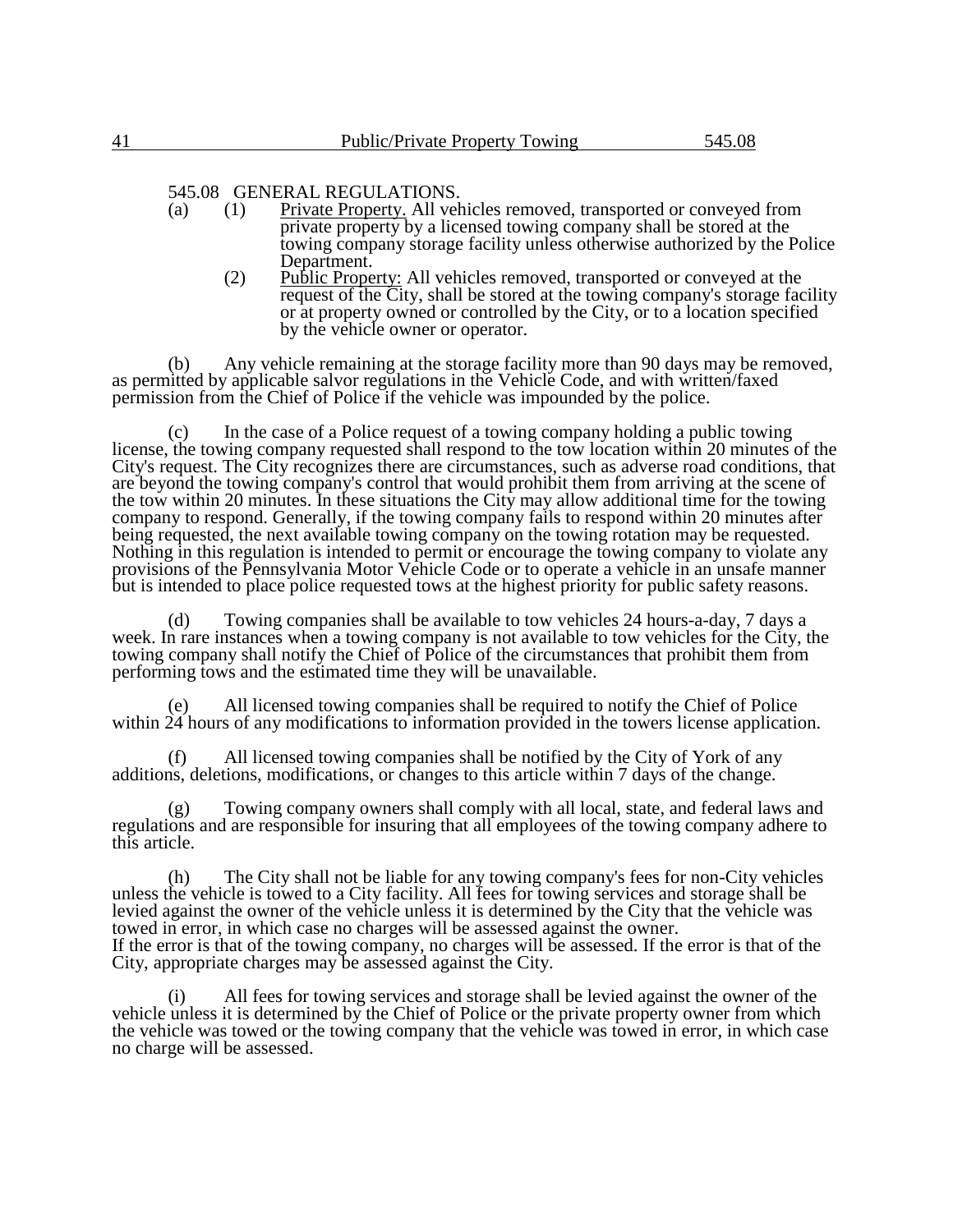(j) Towing companies shall be responsible for the conduct of all drivers and employees. Misconduct of towing company employees may subject a towing company to the suspension of towing privileges. The driver's licenses of persons towing for a towing company are subject to inspection by the Chief of Police.

(k) The towing company shall remove accident debris as part of the towing service.

(l) In situations involving hazardous materials that require the response by a specially trained hazardous material unit, towing services may be limited to those towing companies certified in the removal of hazardous material. Such companies may or may not be licensed under this article; however, those towing companies licensed by the City and certified in the removal of hazardous material will be requested first.

(m) In situations requiring the towing of an abandoned vehicle, as defined by the Pennsylvania Motor Vehicle Code, only approved "salvors" may be used to tow such vehicles. Salvors requested may or may not be licensed under this article; however, those towing companies that are salvors and licensed by the City will be requested first.

(n) In situations requiring the towing of a truck, truck tractor, or combination having a gross weight or registered gross weight in excess of 17,000 pounds, only those towing companies equipped to tow such vehicles may be requested. Such companies may or may not be licensed under this article; however, those licensed towing companies equipped for such tows will be requested first.

(o) Only in situations requiring the towing of a motor vehicle having a gross weight or registered gross weight in excess of the capability of the tower's equipment, the tower may subcontract the towing of the motor vehicle to an unlicensed towing company. The towed motor vehicle may be towed to and stored at either the tower's secured lot or to the subcontractor's storage area. When a tower utilizes the services of a subcontractor as permitted under this section, it will be the tower's responsibility to assure that the subcontractor complies with all other requirements of this article.

Motor vehicles that are locked at the time they are to be towed and are not equipped with a lock steering mechanism shall have the front wheels placed on dollies before being towed to insure the vehicle being towed is kept in line with the towing vehicle. The exception would be those vehicles with front wheel drive, in which case the vehicle may be towed by the front. Motor vehicles being towed must have minimum lighting, as set forth in the Vehicle Code, to provide for safe movement on the highway.

(q) Before towing a vehicle a picture of the vehicle and parking violation must be taken by the tow company. (Ord. 40-2011. Passed 12-6-11.)

## 545.09 PROHIBITED ACTS.

- It shall be a prohibited act for any towing company to:
- (a) Sub-contract towing services requested by the City.
- (b) Tow or move a vehicle from or within public rights-of-way or public property without the consent of the owner or operator, or without authorization from the City.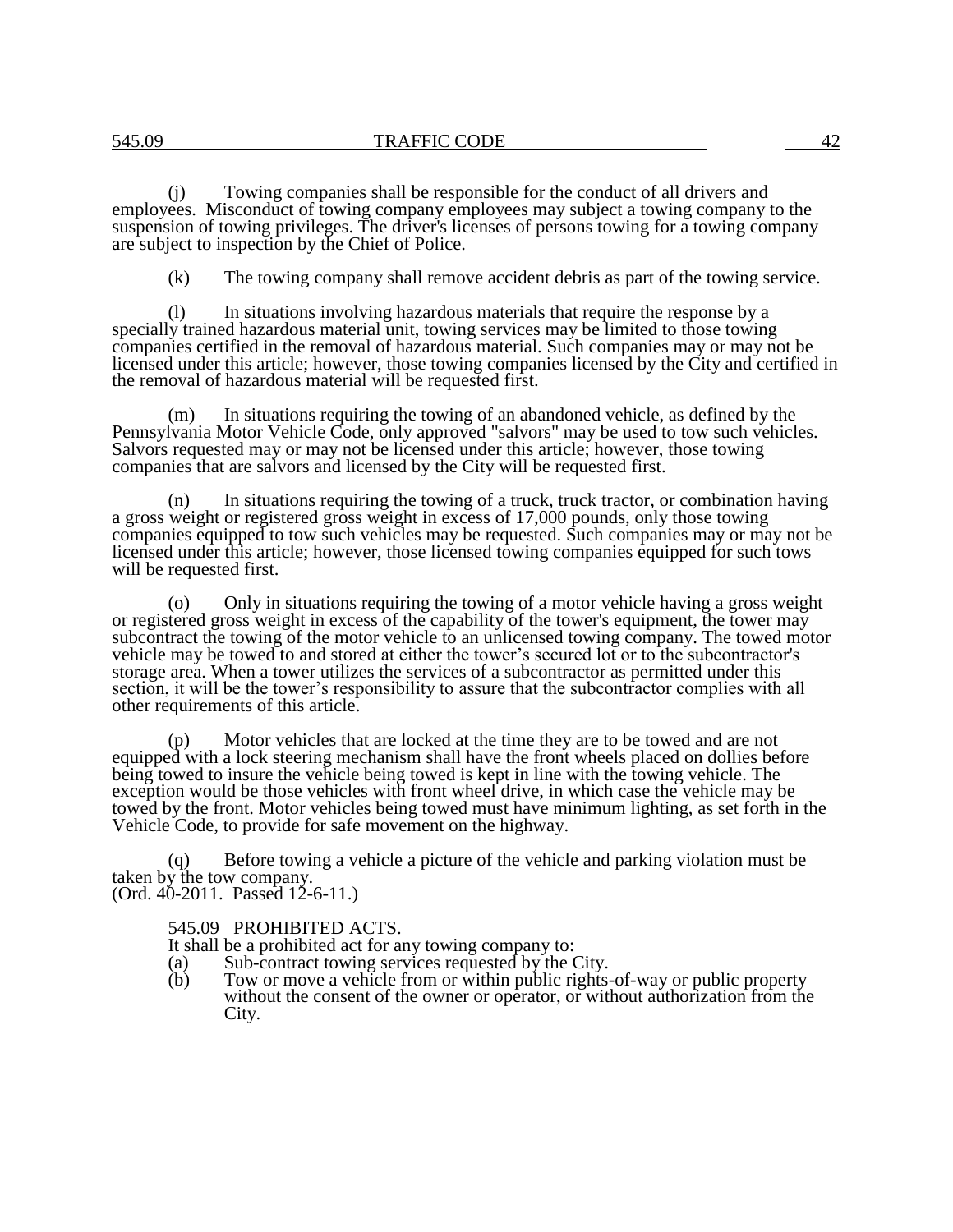- (c) Tow or move a vehicle from or within private property without authorization from the property owner.
- (d) Tow or move a vehicle from or within private property in violation of the requirements of this article.
- (e) Use "York" in the name of the towing company.<br>
(f) Charge or provide a written quote or invoice, or  $\alpha$
- Charge or provide a written quote or invoice, or collect fees in excess of those specifically designated in Section 545.10.
- (g) Falsify any information with regard to the application.<br>
(h) Remove a motor vehicle from private property without
- $(h)$  Remove a motor vehicle from private property without using a wrecker.<br>(i) Remove a motor vehicle from private property before completing every
- Remove a motor vehicle from private property before completing every procedure required to secure the motor vehicle to the wrecker, including the attachment of any safety chains, so that the motor vehicle may be safely towed.
- (j) No towing company or employee shall respond to the scene of an accident to circumvent the towing rotation by soliciting a tow directly from an involved party to the accident. (Ord. 40-2011. Passed 12-6-11.)

# 545.10 MAXIMUM FEE SCHEDULE FOR TOWING SERVICES.

The following fees are established for towing and storage services provided at the City's request by licensed towing companies or performed for private property owners and are the maximum fees that may be assessed. It shall be deemed a City request anytime a towing company is requested by the City directly or through the York County Emergency Communication Center for towing services.

- (a) Fees for Non-Accident: Towing fees (including use of dollies) for each wrecker required to complete the tow request shall be:
	-
	- (1) Motorcycles and vehicles less than  $\frac{3}{4}$ -ton GVW ........\$105.00<br>(2) Vehicles  $\frac{3}{4}$ -ton or larger but not exceeding 11,000 pounds GV Vehicles  $\frac{3}{4}$ -ton or larger but not exceeding 11,000 pounds GVW, or with dual rear wheels.......................................................\$120.00
	- (3) Drive shaft removal and reinstallation ...............\$60.00 (Remove & Install) ...................................................………....\$30.00 (Removal Only)
	- (4) Vehicles larger than 11,000 lbs. GVW or with dual rear wheels shall be commensurate with the service provided. The Chief of Police shall be notified in writing within 72 hours after the tow of the fee charged for all tows greater than 11,000 pounds.
	- (5) A snow removal fee is permitted when employee of towing company must shovel snow 10 minutes or more before vehicle may be removed for towing/impound \$35.00 for 10 to 30 minutes plus \$15.00 for each additional 15 minutes or part thereof.
	- (6) Drop fee...............................................................\$60.00
	- $(7)$  If the towing company is notified to cancel their response before a wrecker arrives at the scene, no fee may be charged. However, from the time the wrecker arrives at the scene through the point the towing company departs from the scene, the towing company may charge no more than............…..............................\$55.00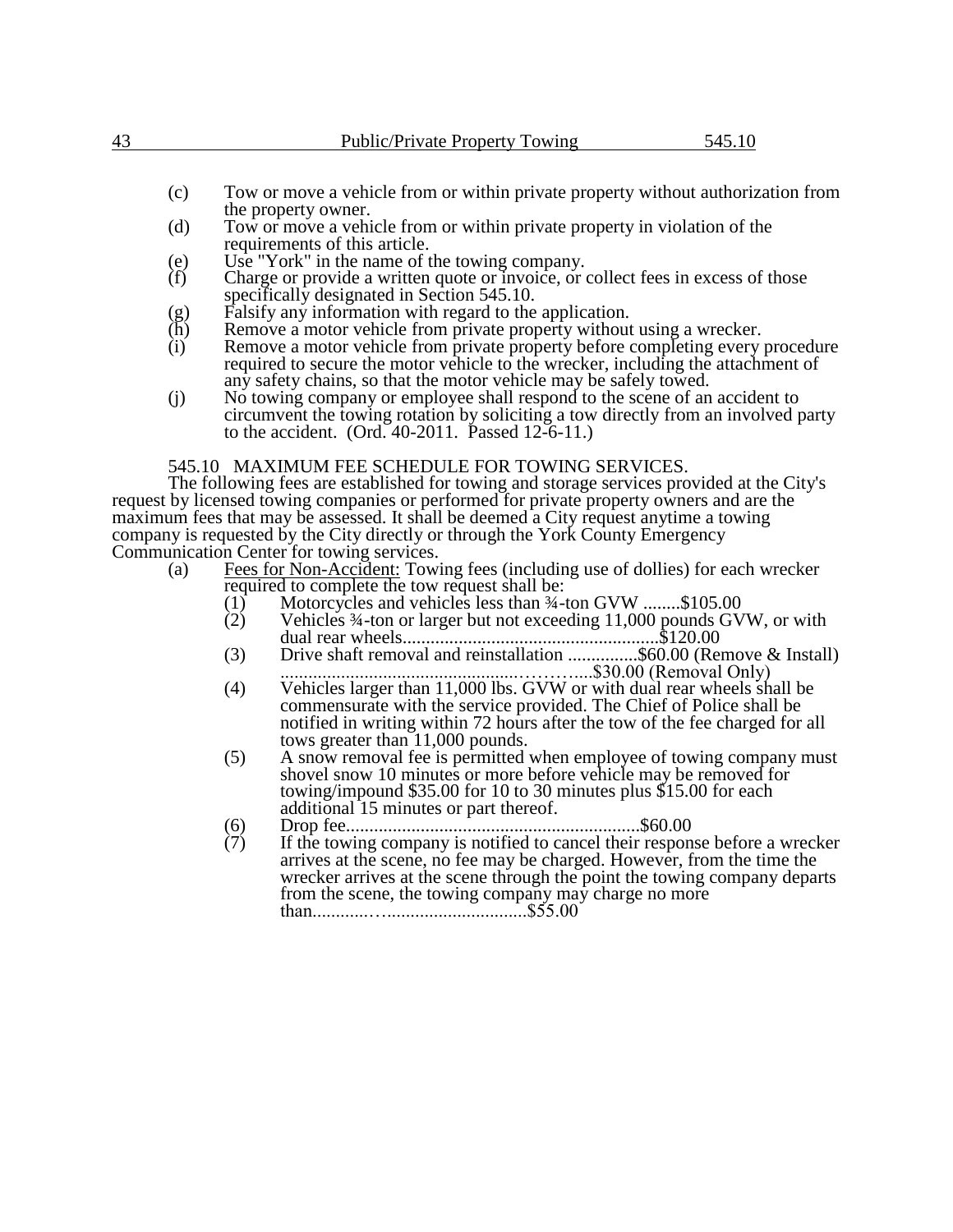(8) In the event fees other than authorized are charge because of unusual circumstances the Chief of Police shall be notified in writing within 72 hours after the tow of the fee charged. No vehicle shall be removed under the authority of this article if, at the time of the intended removal, the owner or custodian of the vehicle is present and expresses a willingness and intention to remove the vehicle immediately. In these instances, the towing company shall charge no more than \$60.00 for responding to the scene and the limited services provided. The towing company shall make reasonable accommodations to permit the owner/custodian to obtain payment for the fee charged. Once the vehicle to be towed is secured to wrecker and the wrecker is in motion, the towing company is entitled to the fee listed in subsection (a). This is not applicable where the vehicle has been immobilized by City request for failure to pay accumulated fines and such fines remain unpaid.

(b) Storage Fees. The following storage fees may be assessed against the vehicle owner/custodian for the storage or towed vehicles at either the towing company's facility or a City facility:

- (1) For the first 24-hour period from the time the wrecker arrived at the scene...........................................................no charge
- (2) Each calendar day or portion thereof after the first 24 hours for motor vehicles ¾-ton GVW or less………........................\$30.00
- (3) Each calendar day or portion thereof after the first 24 hours for motor vehicles larger than  $\frac{3}{4}$ -ton GVW or dual rear wheels....\$35.00
- (4) Each calendar day, or portion thereof, after the 10th day of storage for any motor vehicle.........................……................\$50.00
- (5) Overnight Vehicle Release Fee. A towing company may assess the vehicle owner or custodian a \$40.00 fee in addition to the towing fee and any other applicable fees to release a vehicle to its owner or custodian between the hours of Midnight to 6:00 a.m. When possible, the towing company shall notify the vehicle owner/custodian in advance of the additional overnight vehicle release fee.
- (6) Protection Fee. A towing company may assess the vehicle owner or custodian a \$25.00 fee in addition to the towing fee and any other applicable fees for covering motor vehicles or safeguarding the vehicle within a towing facility with open convertible tops, open windows and /or open areas that will allow weather to penetrate the interior of the vehicle.
- (7) Method of Payment. Due to the unexpected and costly nature of persons having their vehicles towed, towing companies shall, in addition to cash payment, accept at least 2 major credit cards for payment of towing and storage services.

(c) Fees for Crashes (Public Towing Licensees Only). Basic towing fees (including dollies) for each wrecker required to complete the tow request shall be:

- (1) Motorcycles and vehicles less than ¾-ton GVW ............\$165.00
- (2) Vehicles ¾-ton or larger but not exceeding 11,000 pounds GVW, or with dual rear wheels.............................................\$185.00
- (3) Drive shaft removal and reinstallation .................... \$60.00 (Remove & Install) .................\$30.00 (Removal Only)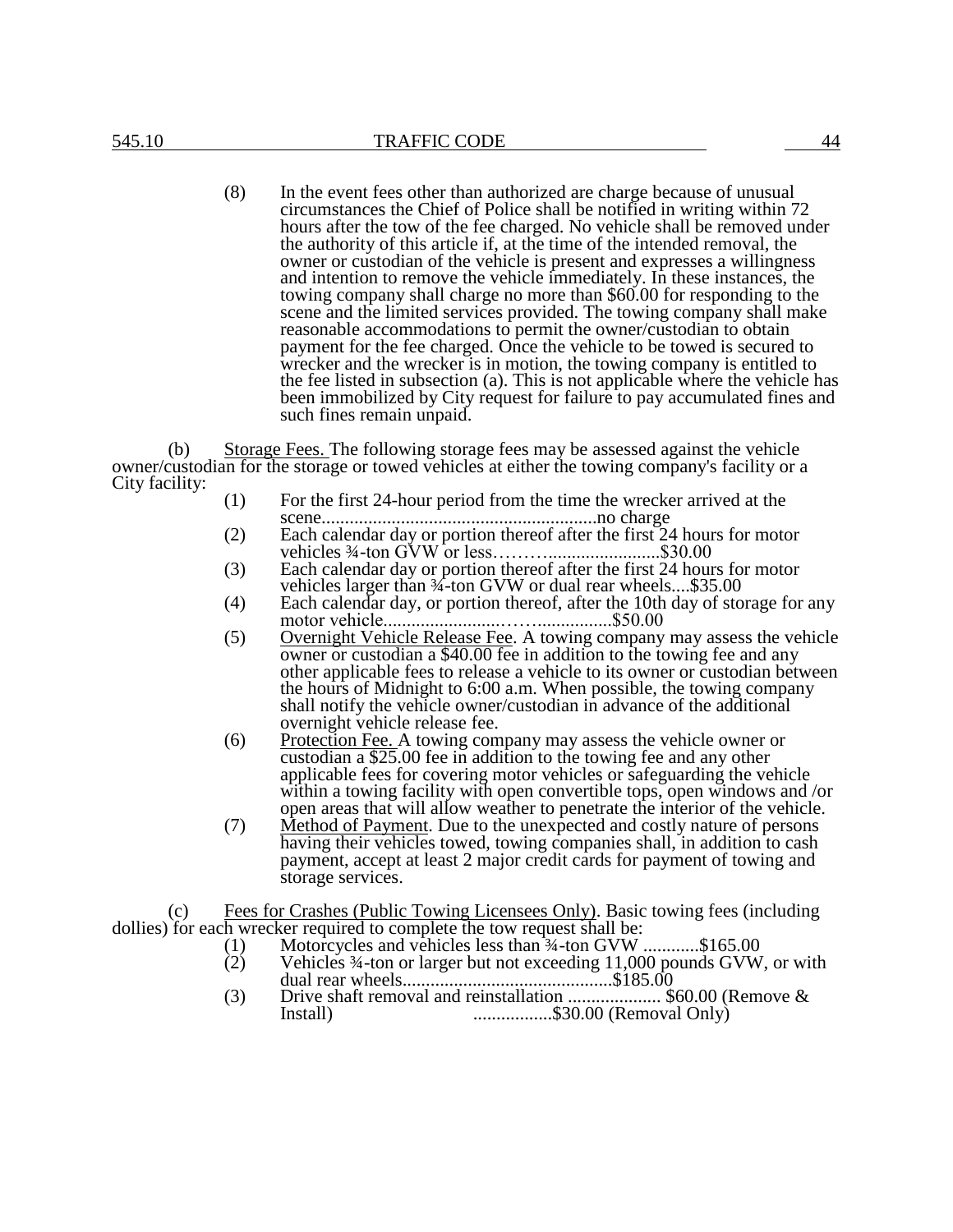- (4) Vehicles larger than 11,000 pounds GVW or dual rear wheels shall be commensurate with the services provided. The Chief of Police shall be notified in writing within 72 hours after the tow of the fee charged for all tows greater than 11,000 pounds.
- (5) A snow removal fee is permitted when employee of towing company must shovel snow 10 minutes or more before vehicle may be removed for towing/impound \$35.00 for 10 to 30 minutes plus \$15.00 for each additional 15 minutes or part thereof.
- (6) In the event fees other than authorized are charged because of unusual circumstances, the Chief of Police shall be notified in writing within 72 hours after the tow of the fee charged.
- (7) Protection Fee. A towing company may assess the vehicle owner or custodian a \$25.00 fee in addition to the towing fee and any other applicable fees for covering motor vehicles or safeguarding the vehicle within a towing facility with open convertible tops, open windows and/or open areas that will allow weather to penetrate the interior of the vehicle.
- (8) Authorized Winching Fees for Recovery. For tows requiring winching service, towing companies may charge up to the following fees in addition to the towing charge:<br>A. Per truck and
	- Per truck and 1 employee: \$65.00 minimum fee for the first 30 minutes or any part thereof
	- B. Per Truck and 1 employee (after first 30 minutes): \$35.00 per 30 minutes or any part thereof
	- C. Additional employee: \$35.00 minimum fee for the first 30 minutes or any part thereof
	- D. Additional employee (after first 30 minutes): \$30.00 per 30 minutes or any part thereof
	- E. Vehicles larger than 11,000 pounds GVW or dual rear wheels shall be commensurate with the services provided. The Chief of Police shall be notified in writing within 72 hours after the winch of the fee charged.

In calculating the above fees, the winching time begins when the towing service leaves the regularly maintained roadway and concludes when the vehicle to be towed is accessible by the wrecker.

(d) Long Distance Tows. If a vehicle owner or custodian requests to have their vehicle towed to a location greater than either 5 road miles from the towing scene a fee of up to \$4.00 per-mile fee (one-way) may be charged by the towing company. This per-mile fee is in addition to the towing fee schedule listed in subsection (c). Additionally, the towing companies may increase their per-mile fee beyond the base of \$4.00 at increased intervals of twenty-five cents (.25) for every fifty cents (.50) per gallon increase in towing companies' fuel costs above \$5.00.

Towing Company Fuel Costs Per Mile rate (one-way)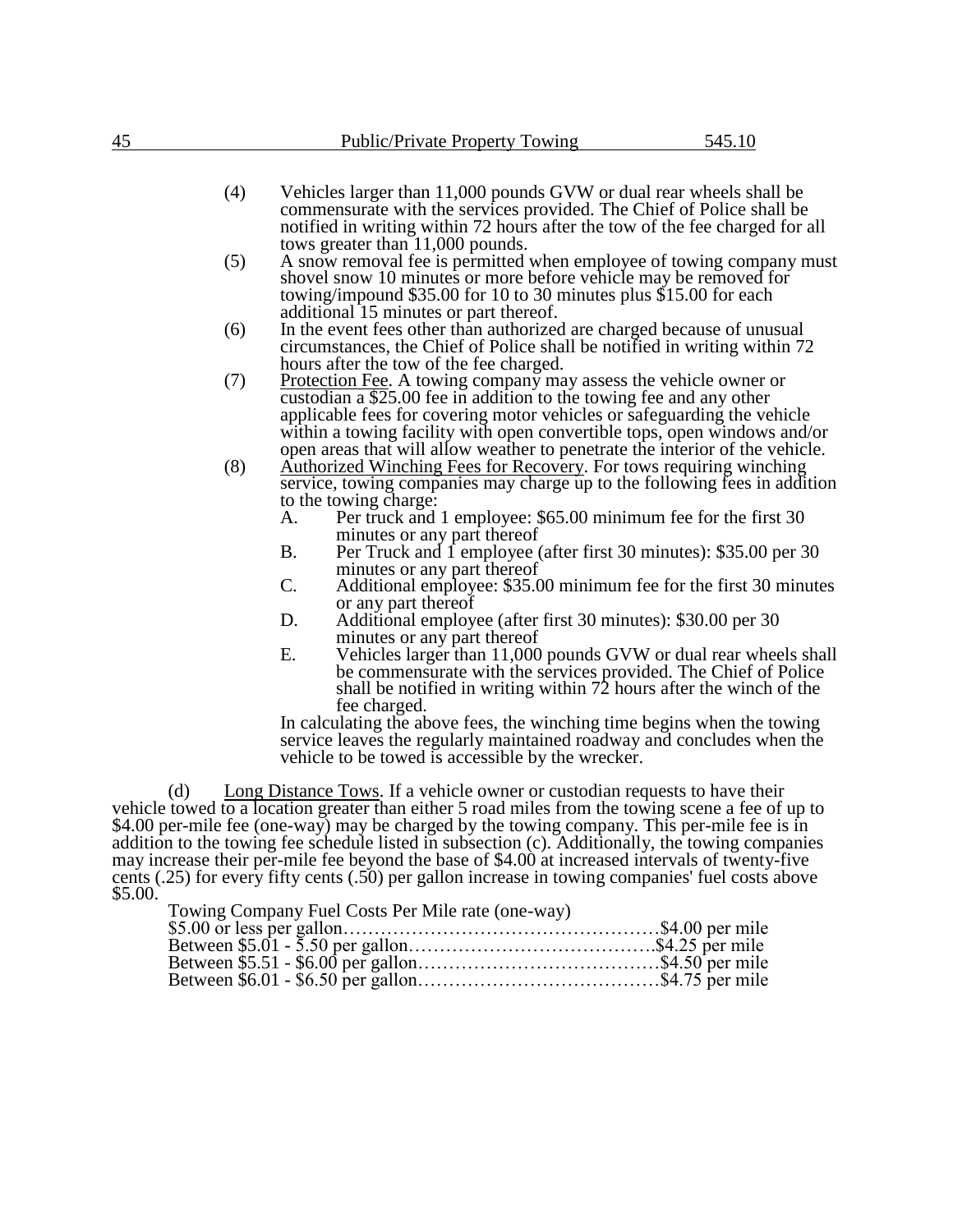(e) Clean Up Fees. Towing companies are required to clean up at an accident scene. An additional charge of up to \$30.00 may be charged for each vehicle involved in the accident that requires cleanup and in which the cleanup is actually performed by the towing company. If the clearing of the accident debris takes more than 30 minutes, the towing company may assess additional cleanup fees at the rate of \$5.00 per 15 minutes, or any part thereof after the initial 30 minutes.

(f) Storage Fees. The following storage fees may be assessed against the vehicle owner/custodian for the storage or towed vehicles at either the towing company's facility or a City facility:

- (1) For the first 24-hour period from the time the wrecker arrived at the scene.........................................….……......…….no charge
- (2) Each calendar day or portion thereof after the first 24 hours for motor vehicles ¾-ton GVW or less or with dual rear wheels....\$30.00
- (3) Each calendar day or portion thereof after the first 24 hours for motor vehicles larger than  $\frac{3}{4}$ -ton GVW or with dual rear wheels ...\$35.00
- (4) Each calendar day or portion thereof after the 10th day of storage for any motor vehicle ...........................………......................\$50.00

(Ord. 40-2011. Passed 12-6-11.)

545.11 NOTIFICATION OF REMOVAL.

Within 1 hour from the time of removal of any vehicle by an authorized towing service, the York County Emergency Communications Center shall be notified, by providing the Center with a copy (or facsimile) of the written authorization and shall include the following information:

- (a) The make, model, color, and registration number
- (b) State of registration<br>(c) Address from where
- (c) Address from where vehicle was removed<br>(d) Date and time of removal
- $(d)$  Date and time of removal  $(e)$  Towing fee
- Towing fee
- (f) Name and 24-hour telephone number of the towing company
- (g) Location where the vehicle may be claimed by the owner
- (Ord. 40-2011. Passed 12-6-11.)

### 545.12 NOTIFICATION OF REMOVAL AND IMPOUNDING DUE TO CITY REQUEST.

By the next business day, from the time of removal of any vehicle illegally parked or immobilized, notice of the fact of the removal and impounding shall be sent, in writing, by the York Police Department to the registered owner of the vehicle. The notice shall advise the location from where such vehicle was removed, the reason for its removal, and the location of the storage facility where the vehicle is impounded. (Ord. 40-2011. Passed 12-6-11.)

545.13 RECORDS OF VEHICLES TOWED OR STORED.<br>(a) Every licensed towing company providing service at the

Every licensed towing company providing service at the request of the City shall make a written record of each vehicle towed or stored consisting of the following information:<br>(1) Registration plate number and State<br>(2) Time call was received

- Registration plate number and State
- $(2)$  Time call was received<br> $(3)$  Spot or ticket time
- (3) Spot or ticket time<br>(4) Time wrecker arriv
- Time wrecker arrived at the scene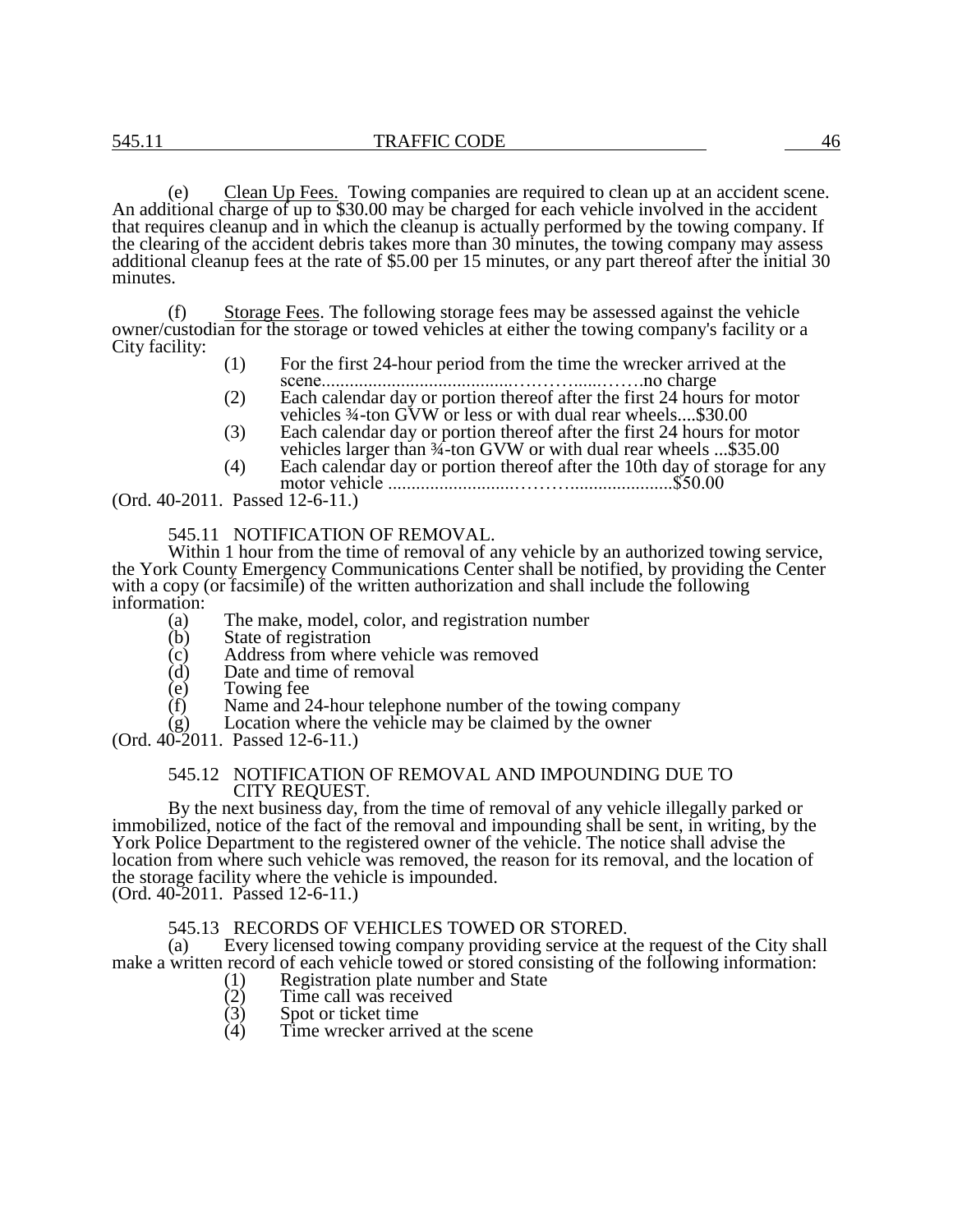- (5) Dates of accumulated unpaid parking tickets (if applicable)<br>(6) Date vehicle was returned to owner/custodian
- (6) Date vehicle was returned to owner/custodian<br>(7) Towing and storage charges for each towed ve
- Towing and storage charges for each towed vehicle

(b) Every licensed towing company, on or before the 15th day of each month, shall send a copy of their towing records for the previous month that includes the information listed in subsection  $(a)(1)$  through  $(7)$  hereof. These records shall be maintained for at least 2 years and shall be subject to inspection by the Chief of Police.

(Ord. 40-2011. Passed 12-6-11.)

# 545.14 AUTHORIZATION FOR REMOVAL.

No motor vehicle shall be removed from private property, except as authorized in subsection (b) hereof, under the authority of this article unless:

(a) Written authorization for the vehicle to be removed is provided to the authorized towing company, in duplicate, signed by the owner or agent of the owner or the person having control of the property upon which the vehicle is left unattended. The authorization form shall be similar to the one hereinafter set forth and shall be completed at the time the vehicle is to be towed by the aforementioned person or persons.

You are hereby authorized to tow the following illegally parked vehicle from the parking lot/space indicated below. This lot is either owned and/or leased by (name of lot owner/manager).

| The vehicle and location are described as follows: |  |
|----------------------------------------------------|--|
| MAKE                                               |  |
| MODEL                                              |  |
| YEAR                                               |  |
| COLOR                                              |  |
| LICENSE NUMBER AND STATE                           |  |
| LOT/LOCATION                                       |  |
| Name/Address of Towing/Immobilizing Service:       |  |
| authorized signature_                              |  |
| please print name here_                            |  |
|                                                    |  |

(b) No vehicle shall be towed from a private parking lot unless the lot is posted at the time the vehicle is towed to notify the public of any parking restrictions and the operator of the vehicle violates those restrictions. Posting shall be in conformance to the Rules and Regulations set forth in Annex A, Title 67, Transportation, Part I, Department of Transportation, Subpart A, Vehicle Code Provision, Article VIII, Administration and Enforcement, Chapter 217, Posting of Private Parking Lots. The tow company is also required to include its telephone number on all signs.

(c) Signs as required in subsection (b) hereof and, in addition to the number of signs required by subsection (b) hereof, shall be in place and evenly spaced in the parking lot based upon the number of available parking spaces as follows:

26 - 50 parking spaces require 1 additional sign

51 - 75 parking spaces require 2 additional signs

76 - 100 parking spaces require 3 additional signs, etc.

(d) In addition to the posting of private parking lots as required in subsection (b) hereof, the Chief of Police may require additional signs be posted and/or that the posted signs be altered. (Ord. 40-2011. Passed 12-6-11.)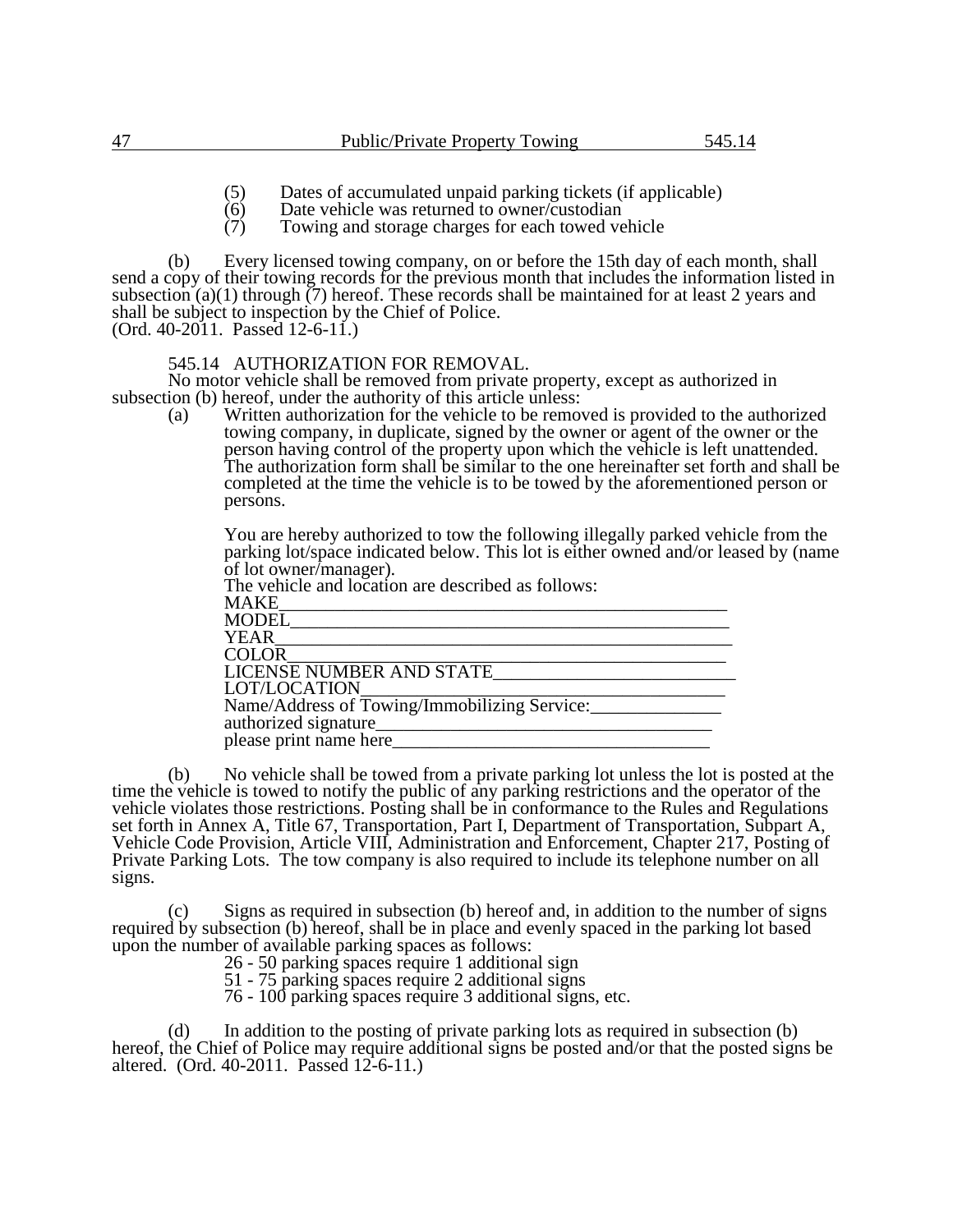## 545.15 EFFECT OF PAYMENT OF TOWING AND STORAGE CHARGES WITHOUT PROTEST.

The payments of any towing and storage charges, authorized by this article shall, unless made "under protest," be final and conclusive and shall constitute a waiver of any right to recover the fees paid. (Ord. 40-2011. Passed 12-6-11.)

## 545.16 RECORD OF VEHICLES REMOVED/IMPOUNDED.

The Chief of Police or designee shall keep a record of all illegally parked and/or immobilized vehicles impounded and shall be able at all reasonable times to furnish the owners/custodians with information as to the location of the storage facility where such vehicles are impounded.

(Ord. 40-2011. Passed 12-6-11.)

#### 545.17 OWNER/OPERATOR LIABLE FOR FINE/PENALTY.

The payment of towing and storage charges authorized by this article shall not operate to relieve the owner or operator of any vehicle from liability for any fine or penalty for violation of any law or ordinance on account of which such vehicle was removed and impounded. (Ord. 40-2011. Passed 12-6-11.)

545.18 REMOVAL TIME LIMITATIONS.

(a) Non-Metered Private Lots. A motor vehicle found to be illegally parked or disabled on private property and otherwise authorized to be legally removed may not be removed from the property for 15 minutes if the discovery of the motor vehicle was made by the towing company in which case the towing company shall include the discovered time and the removal time on the "Notification or Removal" as required in Section 545.11. If the discovery of the illegally parked or disabled motor vehicle was made by the property owner and the towing company was requested to remove the illegally parked or disabled vehicle, the motor vehicle may be removed immediately. If an illegally parked vehicle is discovered parked blocking the entrance or exit to or from private property, in a marked and signed fire lane, in a marked and signed handicapped space or wholly or partially on a lawn the vehicle may be towed immediately.

(b) Metered Private Lots. A motor vehicle found to be illegally parked or disabled at a metered parking space on private property may not be removed from the property unless the illegally parked vehicle has 3 or more consecutive unpaid parking tickets over the course of 3 or more calendar days, or 3 or more accumulated parking tickets in at least a 12-hour period of time. If a motor vehicle is towed from a metered parking space on private property, the towing company shall include the specific dates of the unpaid parking tickets on the "Records of Vehicles Towed or Stored" in Section 545.13.

(Ord. 40-2011. Passed 12-6-11.)

# 545.19 COMPLAINTS AGAINST LICENSED TOWING COMPANIES.

The Chief of Police shall notify the towing company owner within 14 days of receipt of any complaint against a towing company that will be investigated by the Police Department. Complaints by City of York employees against a towing company shall be brought to the attention of the Chief of Police within 7 calendar days. (Ord. 40-2011. Passed 12-6-11.)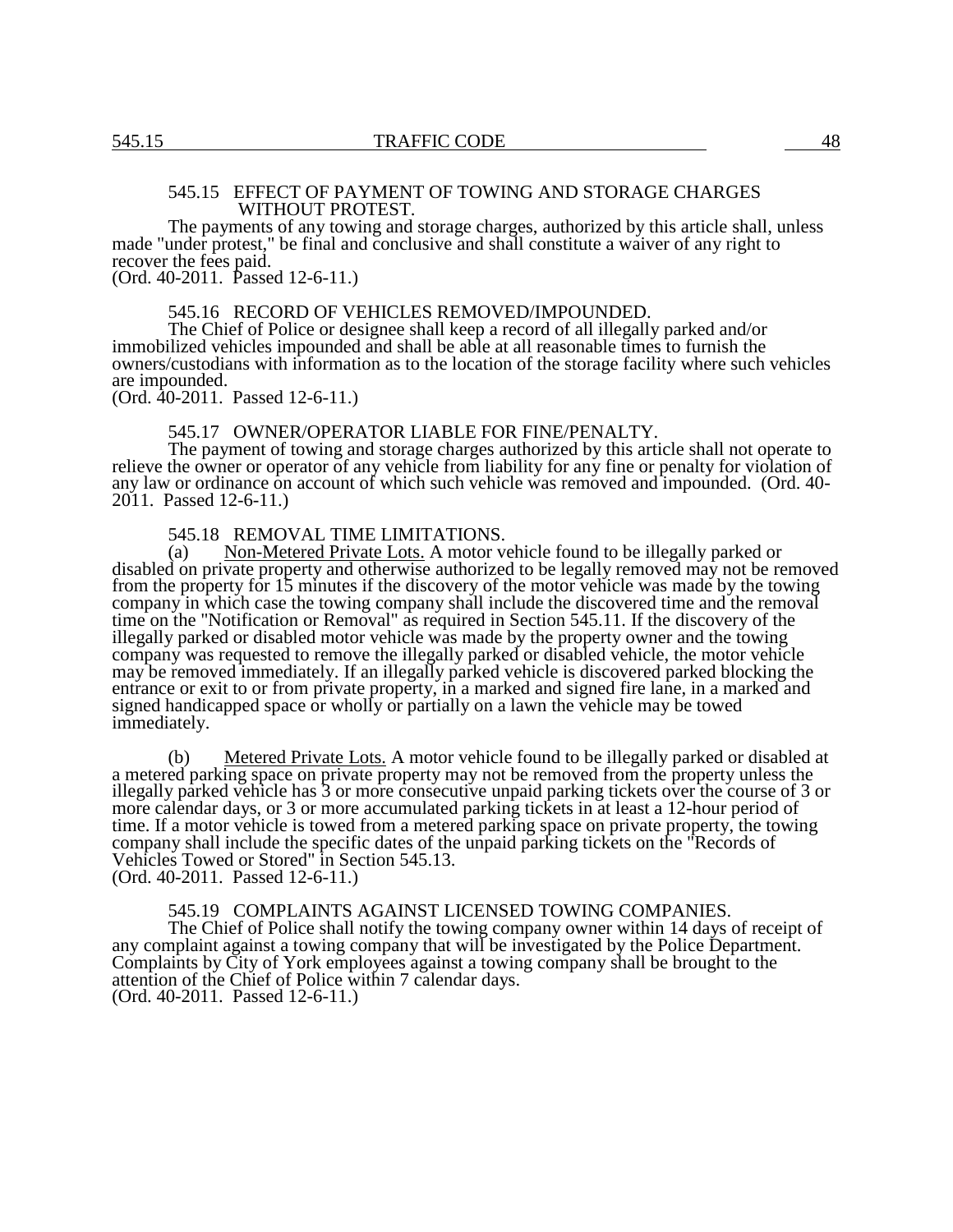#### 545.20 FINANCIAL INTERESTS OF PRIVATE PROPERTY OWNER AND TOWING COMPANY PROHIBITED.

Towing companies are prohibited, either directly or indirectly, from giving or furnishing a rebate or payment of money or any other valuable consideration to a property owner from whose premise the towing company has, is about to, or will remove motor vehicles. Property owners are prohibited from accepting or giving, either directly or indirectly, any rebate, payment of money, or any other valuable consideration from or to a towing company in connection with the removal of a motor vehicle from private property except for signs and notices as required in Section 545.14. Property owners are prohibited from having a direct or indirect monetary interest in a towing company that, for compensation, removes motor vehicles from their private property. This section is not intended to prohibit the issuance of parking tickets to illegally parked vehicles.

(Ord. 40-2011. Passed 12-6-11.)

#### 545.21 SCHEDULE OF FEE REVIEW.

All charges and fees authorized by this article shall be reviewed by the Chief of Police after 2 years (but no more than 3 years of the effective date of this article) and every 2 to 3 years thereafter. This section shall only be in effect when the Chief of Police receives a written request from a licensed towing company owner to review the charges and fees within 90 days prior to the scheduled review date. Any rate changes in response to the written request to the Chief of Police shall be made within 90 days after having received the request. (Ord. 40-2011. Passed 12-6-11.)

#### 545.22 PENALTY.

Any towing service that operates within the Municipality of York towing vehicles from private property in accordance with the Vehicle Code and is not an authorized towing service, as defined within this towing regulation, shall be subject to a fine, upon conviction, of not less than \$200.00 nor more than \$400.00 for the first violation and not less than \$300.00 nor more than \$600.00 for each subsequent violation. (Ord. 40-2011. Passed 12-6-11.)

### 545.23 TERMINATION OF LICENSE.

Any towing company or its employee who violates any provision of this article (except Section 545.09) shall be issued a written warning for the first violation during any calendar year. Any subsequent violation during the same year may cause the termination of the towing company's license. The towing company is not entitled to a warning for violation of any provisions of Section 545.09 and may have their license terminated for the first and/or subsequent violations of this section. The towing company shall be notified in writing no less than 5 calendar days prior to the termination of its license. The notice of termination shall state the reason(s) for termination and the effective date of termination. The towing company shall have 14 calendar days to appeal the termination in writing to the Chief of Police. The Chief of Police or his/her designee shall hold the hearing within 10 calendar days of written receipt of the towing company's request for an appeal. The towing company may appeal the Chief's decision, in writing, to City Council within ten (10) calendar days of the receipt of the Chief's decision. (Ord. 40-2011. Passed 12-6-11.)

#### 545.24 FINES AND PENALTY FOR VIOLATION.

Upon conviction of any provision of this article, in addition to the penalty listed in Section 545.23, a towing company may be fined not less than \$300.00 or more than \$600.00. Additionally, upon conviction of any provision of Section 545.09, a towing company shall have their license revoked for a period of 1 year.

(Ord. 40-2011. Passed 12-6-11.)